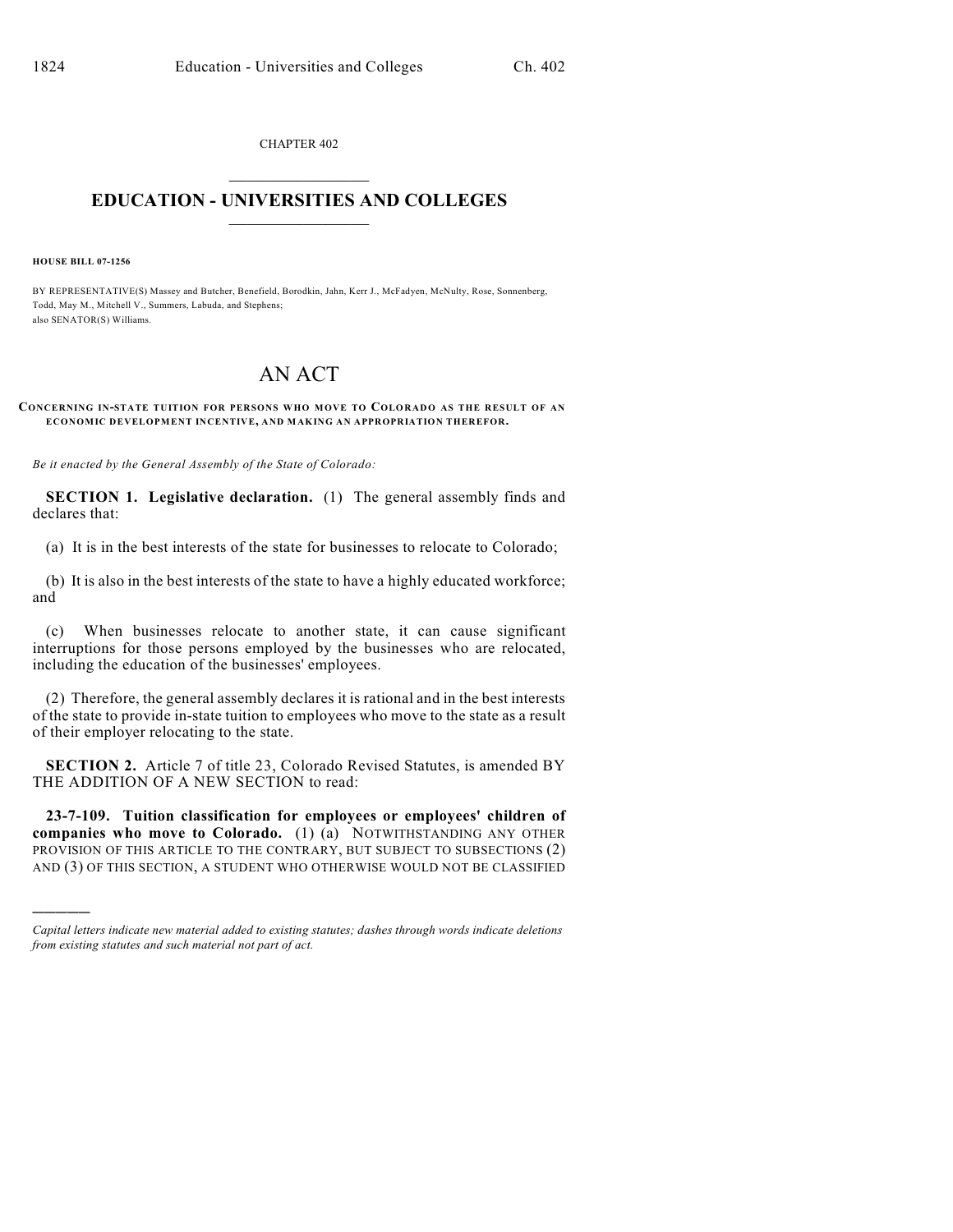AS AN IN-STATE STUDENT FOR TUITION PURPOSES UNDER THIS ARTICLE MAY BE CLASSIFIED AS AN IN-STATE STUDENT FOR PURPOSES OF TUITION AT ANY STATE-SUPPORTED INSTITUTION OF HIGHER EDUCATION IF THE STUDENT OR THE STUDENT'S PARENT OR LEGAL GUARDIAN MOVED TO COLORADO IN THE TWELVE MONTHS PRECEDING ENROLLMENT AS A RESULT OF THE STUDENT'S EMPLOYER OR THE EMPLOYER OF THE STUDENT'S PARENT OR LEGAL GUARDIAN MOVING ALL OR A PORTION OF ITS OPERATIONS TO COLORADO AS A RESULT OF RECEIVING AN INCENTIVE FROM THE COLORADO OFFICE OF ECONOMIC DEVELOPMENT, CREATED IN SECTION 24-48.5-101, C.R.S., OR AN INCENTIVE FROM A LOCAL GOVERNMENT ECONOMIC INCENTIVE PROGRAM. EACH STATE-SUPPORTED INSTITUTION OF HIGHER EDUCATION SHALL DEVELOP A POLICY TO USE TO VERIFY THAT THE STUDENT'S EMPLOYER OR THE EMPLOYER OF THE STUDENT'S PARENT OR LEGAL GUARDIAN DID, IN FACT, MOVE ALL OR A PORTION OF ITS OPERATIONS TO COLORADO AS A RESULT OF RECEIVING AN INCENTIVE FROM THE COLORADO OFFICE OF ECONOMIC DEVELOPMENT OR A LOCAL GOVERNMENT ECONOMIC INCENTIVE PROGRAM AND THAT THE STUDENT OR THE STUDENT'S PARENT OR LEGAL GUARDIAN WAS EMPLOYED BY THE EMPLOYER PRIOR TO THE RELOCATION.

(b) NOTWITHSTANDING ANY OTHER PROVISION OF THIS ARTICLE TO THE CONTRARY, BUT SUBJECT TO SUBSECTIONS (2) AND (3) OF THIS SECTION, A STUDENT WHO OTHERWISE WOULD NOT BE CLASSIFIED AS AN IN-STATE STUDENT FOR TUITION PURPOSES UNDER THIS ARTICLE MAY BE CLASSIFIED AS AN IN-STATE STUDENT FOR PURPOSES OF TUITION AT ANY STATE-SUPPORTED INSTITUTION OF HIGHER EDUCATION IF THE STUDENT MOVED TO THE STATE OF COLORADO IN THE TWELVE MONTHS PRECEDING ENROLLMENT AS A RESULT OF THE STUDENT'S PARENT OR LEGAL GUARDIAN MOVING TO COLORADO TO TAKE A FACULTY POSITION AT A STATE-SUPPORTED INSTITUTION OF HIGHER EDUCATION. EACH STATE-SUPPORTED INSTITUTION OF HIGHER EDUCATION SHALL DEVELOP A POLICY TO USE TO VERIFY THAT THE STUDENT'S PARENT OR LEGAL GUARDIAN MOVED TO COLORADO TO TAKE A FACULTY POSITION AT A STATE-SUPPORTED INSTITUTION OF HIGHER EDUCATION.

(2) IF A STUDENT IS CLASSIFIED AS AN IN-STATE STUDENT PURSUANT TO THIS SECTION, HE OR SHE MAY BE COUNTED AS A RESIDENT STUDENT FOR ANY PURPOSE; EXCEPT THAT THE STUDENT SHALL NOT BE ENTITLED TO RECEIVE STATE FINANCIAL AID.

(3) THE GOVERNING BOARD OF EACH STATE-SUPPORTED INSTITUTION OF HIGHER EDUCATION MAY GRANT IN-STATE TUITION STATUS TO STUDENTS CLASSIFIED PURSUANT TO THIS SECTION.

**SECTION 3. Appropriation.** (1) In addition to any other appropriation, there is hereby appropriated, out of any moneys in the general fund not otherwise appropriated, to the department of higher education, for allocation to the college opportunity fund created in section 23-18-201, Colorado Revised Statutes, for the fiscal year beginning July 1, 2007, the sum of twenty thousand eight hundred twenty-six dollars (\$20,826), or so much thereof as may be necessary, for the implementation of this act.

(2) In addition to any other appropriation, there is hereby appropriated, to the department of higher education, for the state board for community colleges and occupational education state system community colleges, for the fiscal year